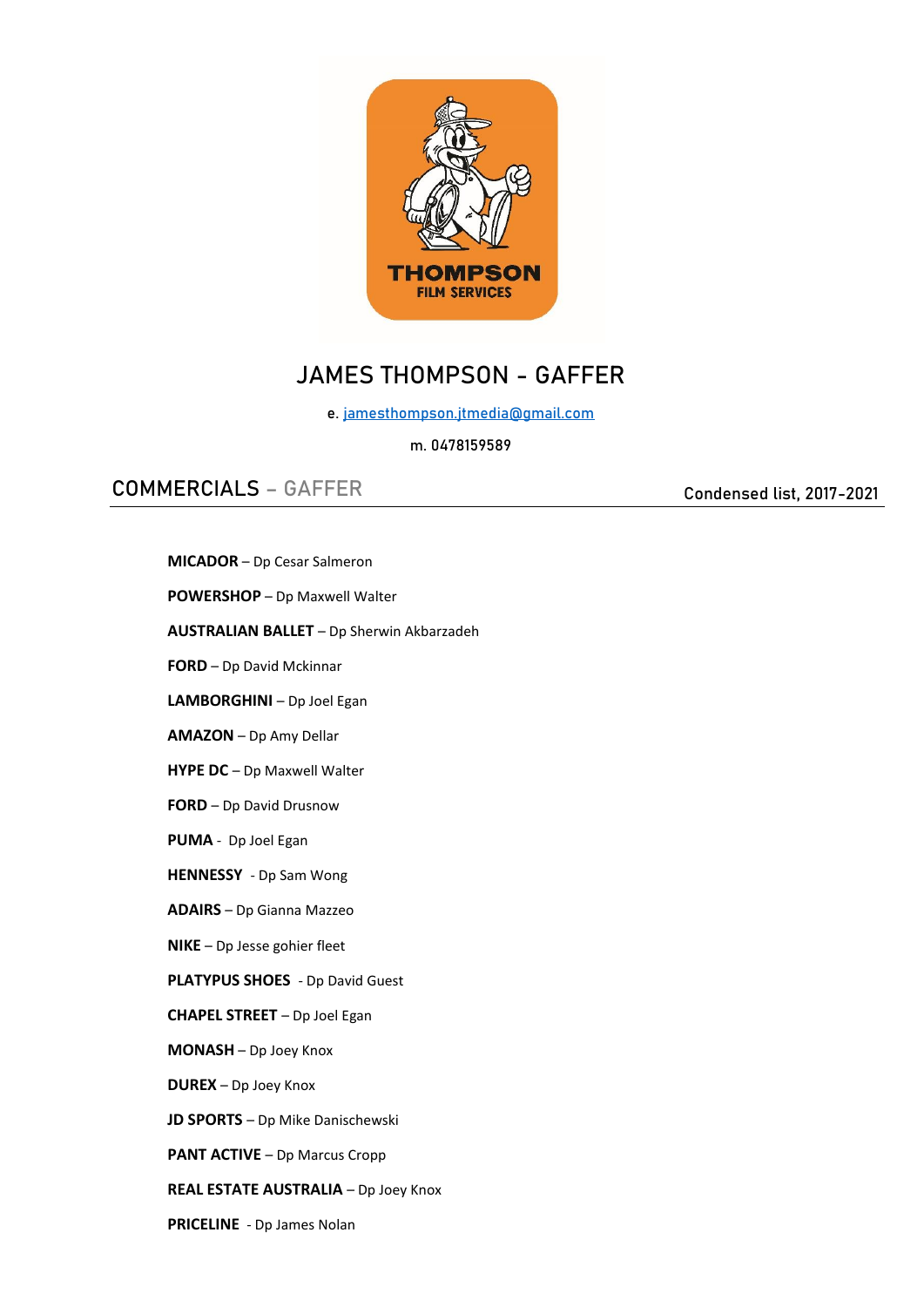- **GREENS PARTY** Dp AMY DELLAR
- **JOCKY** Dp Alice Stephens
- **CANCER COUNCIL** Dp Jack Peddey
- **SUNBOOST SOLAR** Dp Ted Errey
- **PRICELINE** Dp Tom Chapman
- **SAND AND SKY** Dp Amy Dellar
- **POLITIX**  Dp Joey Knox
- **JULY**  Dp Taylan Ceylan

#### **PRICELINE THE BATCHELEROETTE** - Dp Tom Chapman

- **OTAA** Dp Jesse Gohier Fleet
- **QUIT LINE** Dp Jack Peddey
- **PENTHROX**  Dp Sean Dobra
- **JERGENS**  Dp Alec Wilson
- **MAXIBON**  Dp Ed Blythe
- **TAXIBOX**  Dp David Mckinnar
- **CHAPEL STREET COVID**  Dp Joey Knox
- **EXOPHARM**  Dp Hossein Khodabendehloo
- **UNI MLEB LIVING WITH COVID** Dp Tim Okeefe
- **PURE SHIT**  Dp Simon Walsh
- **MITCHEL AND NESS**  Dp Jesse Gohier Fleet
- **EASTERN MARKET**  Dp Philip Einwick
- **MATADOR**  Dp Jesse Lane
- **TAC**  Dp Joel Egan
- **WORKSAFE AGRICULTURE**  Dp Jesse Minter
- **ADAIRS DANA KINTER**  Dp Jarred Osbourne
- **Movemver**  Dp Jesse Gohier Fleet
- **PURINA FANCY FEAST** Harry Charnook
- **AUSSIE BROADBAND**  DP MARCUS CROPP
- **SUN SUPER**  DP JOEY KNOX
- **FOX FOOTY**  DP CARL ALLISON
- **CEREBRAL PALSY AUSTRALIA**  DP SHERWIN AKBARZADEH
- **BEYONG BLUE**  DP JESSE LANE
- **FRANCO COZZO**  DP JOEY KNOX
- **PLATYPUS SHOES LGBTQ**  DP JOEY KNOX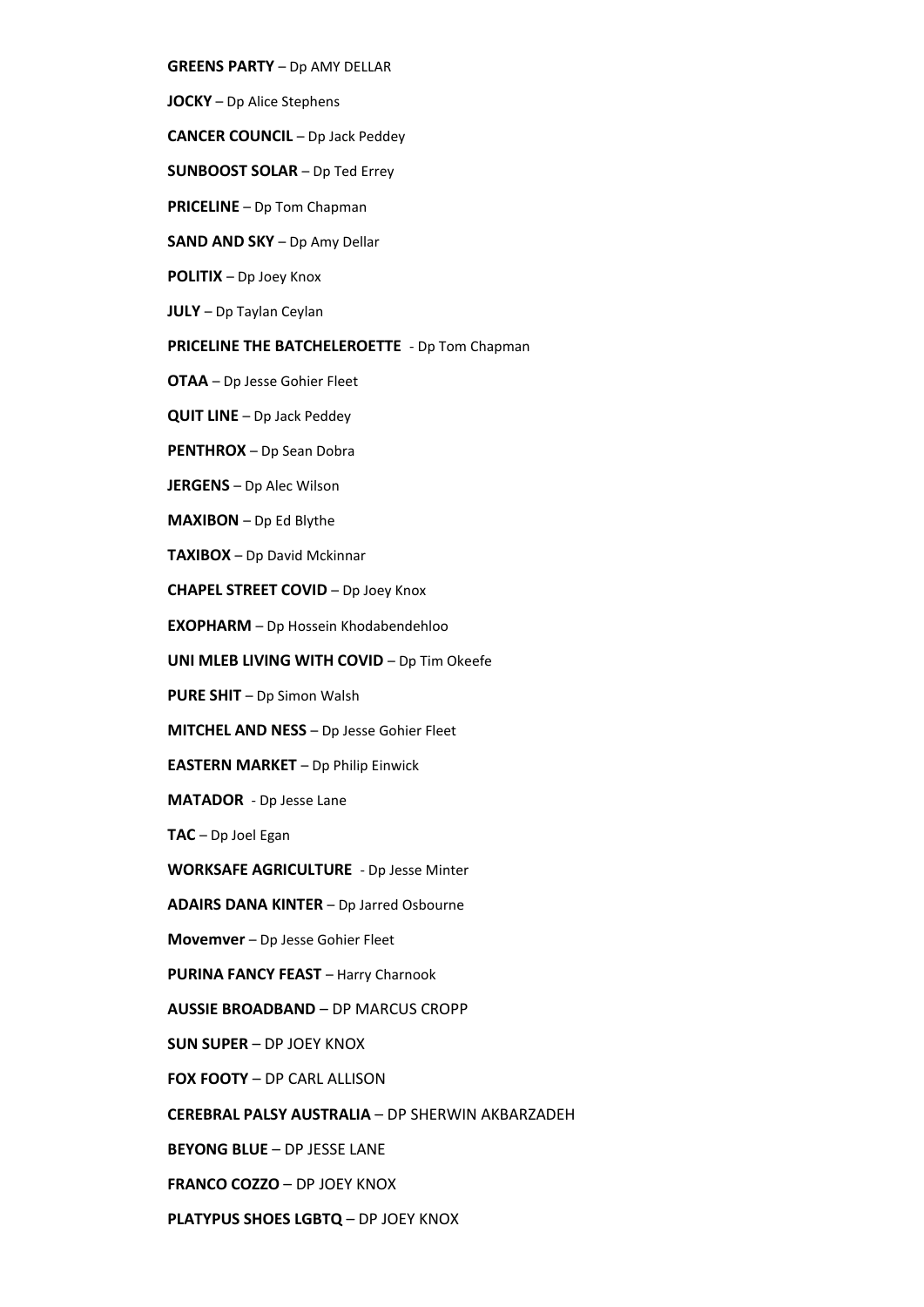- **VIC ROADS**  DP CHAS MCKINNON
- **AFL X LULU LEMON**  DP SEAN FINNEY
- **EXOPHARM**  DP HOSSEIN Khodabendehloo
- **MAB CIRCA –** DP SHERWIN AKBARZADEH
- **13 CABS**  DP JAY HYNES
- **AAMI PARK**  DP PHILLIP EINWICK
- **COOLRIDGE**  DP JOEY KNOX
- **MAXXIA**  DP MARCUS CROPP
- **ICE BREAK**  DP DAVID MCKINNAR
- **RISING FESTIVAL** DP JOEY KNOX
- **VAPOR DROPS**  DP MAXWELL WALTER
- **RMIT**  DP JOEY KNOX
- **ELDERS**  DP MARCUS CROPP
- **RUSTOLEUM**  DP JOEY KNOX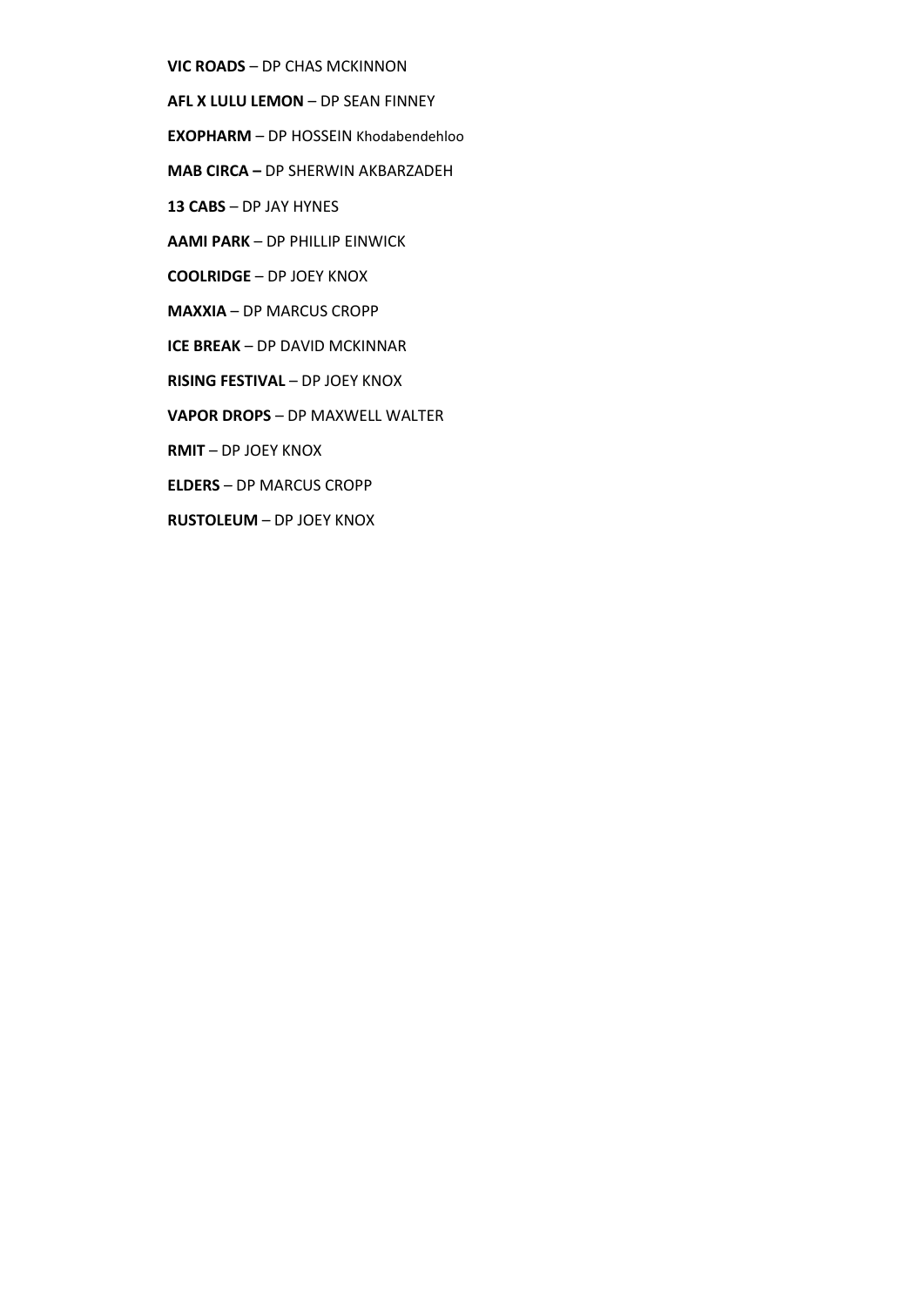## MUSIC VIDEOS – GAFFER

Condensed list, 2017-2021

```
DYSON STRINGER CLOHER – Falling Clouds – Dp Simon Walsh
```
**LOS LEO –** The End – Dp Max Walter

- **VANCE JOY**  What About Us Dp Joey Knox
- **BIGWORDS**  TTYDTM Dp Jesse Lane

**CABLE TIES** – Dp Simon Walsh

**JARRYD JAMES** – Don't Forget – Dp Max Walter

**DZ DEATHRAYS** – Front Row Hustle – Dp Jesse Gohier Fleet

**ANNIE BASS** – Sweet Nothing – Dp Nathan Guy

**GEORGE ALICE –** Circles – Dp Daniel Bolt

**KIRA PURU** – Why Don't We Get Along – Dp David Mckinnar

**CLOSE COUNTERS** – Travel Treats – Dp Nathan Guy

**BIRDS OF TOKYO** - Dp David McKinnar

**JUNGLE GIANTS** – sending me your loving - Dp Joey Knox

**GOLDEN VESSEL** – Big Bright – Dp Jesse Lane

**MIA RODRIGUEZ** – Emotions – Dp David Mckinnar

**SAHARAH BECK** – Here We Go Again – Dp Ben Belette

**ANNIE BASS** – In Your Arms – Dp Joey Knox

**BEC SANDRIDGE** – Eyes Wide Shut – Dp Jack Peddey

**BIRDZ** – Black Child – Dp Amy Dellar

**MWANJE TEMBO** – The Divine – Dp Amy Dellar

**GFLIP** – I Am Not Afriad – Dp Max Walter

**PAIGE BLACK –** Blind – Dp Tom Chapman

**FRANK JAMES –** Slowly – Dp Tom Chapman

**TEAGAN –** Feeling good – Dp Hannah Sinagra

**JESSICA SAYS –** Brand New Thing – Dp Jesse Gohier Fleet

**RETIREE –** Pumice Stone – Dp Joey Knox

**HABBITS –** Selfie – Dp Dyllan Corbert

**THESE NEW SOUTH WALES –** In The Light Of Day – Dp Joey Knox

**THE JUNGLE GIANTS -** In Her Eyes – Dp Eward Goldner

**ALLDAY –** Void – Dp Jesse Gohier Fleet

**PEKING DUCK -** Lil Bit – Dp Harry Charnook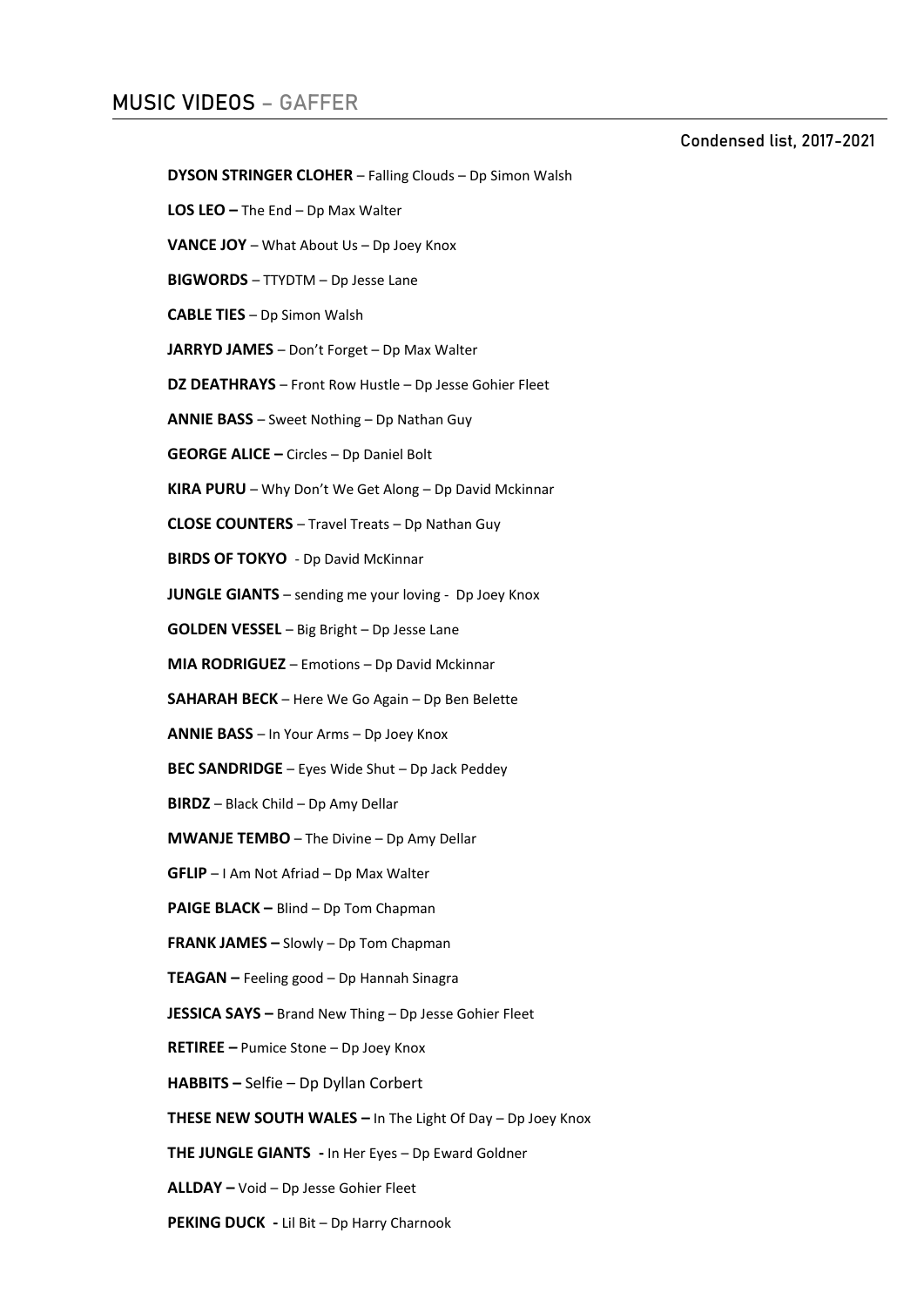**HAYLEY MARY –** Throw a Diamond - Dp Joey Knox

**THE BELIGERANTS -** Emily – Dp Simon Walsh

**BENNY MORELL -** Side Piece - Dp Tom Chapman

**TANZER –** Deep Fried Disco – Dp Alice Stephens

**BAKER BOY -** Ride – Dp Harry Charnook

**AKOSIA –** ISO – Dp Rudi Siira

**HIATUS KAIYOTE –** Dp Maxwell Walter